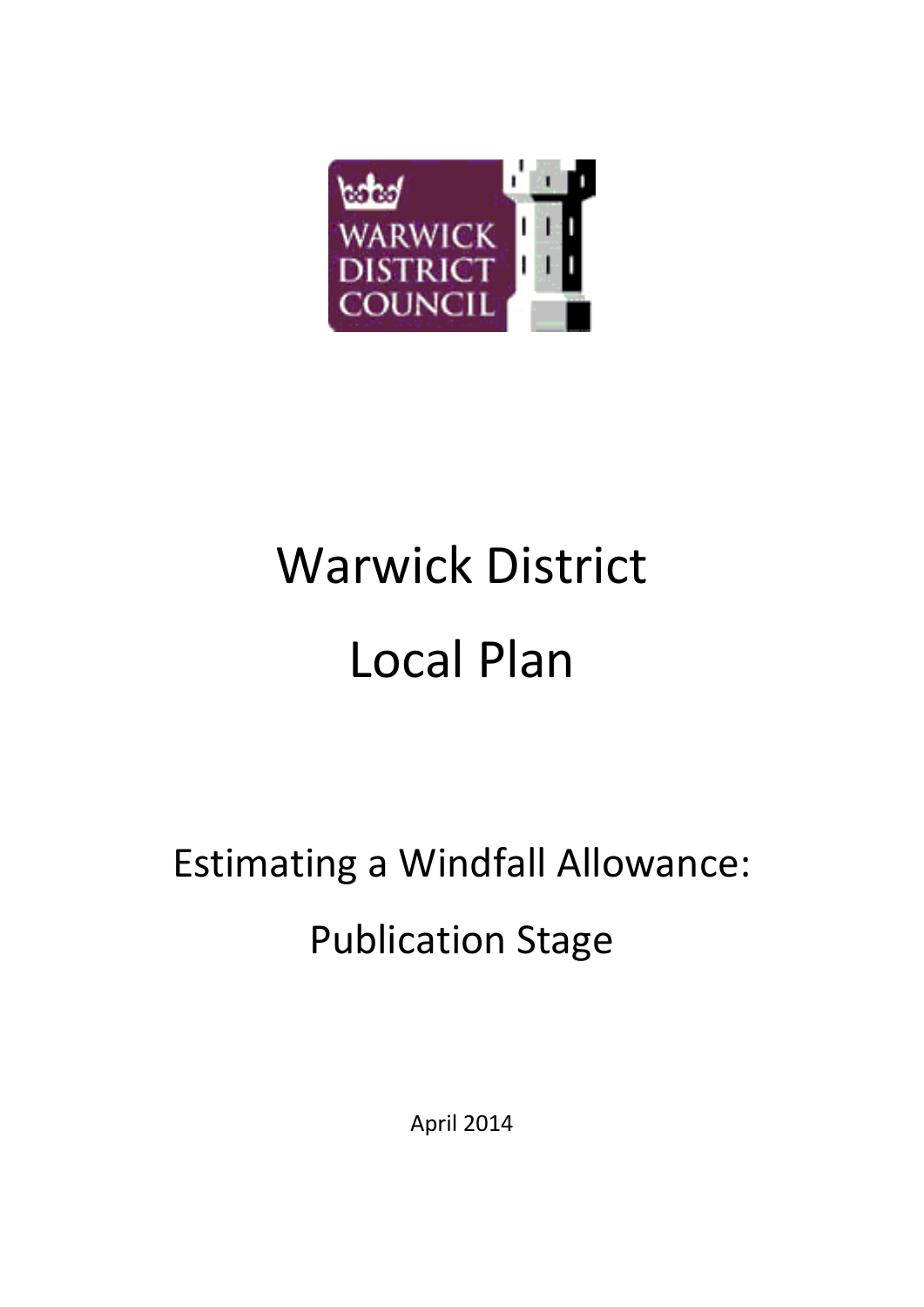#### **1.0 Introduction**

1.1 National Planning Policy Framework (March 2012) defines windfall sites as:

------------------------------------------------------------------------------------------------------------------------------

#### *"Sites which have not been specifically identified as available in the Local Plan process. They normally comprise previouslydeveloped sites that have unexpectedly become available."*

 Paragraph 48 states that Local Planning Authorities may make an allowance for windfall sites in the five year supply if they have compelling evidence that such sites have consistently become available in the local area and will continue to provide a reliable source of supply. Any allowance should be realistic having regard to:

- the SHLAA, and
- historic windfall delivery rates (not including garden land)
- 1.2 NPPF states that LPAs should identify a supply of developable sites (in a suitable location, with a reasonable prospect that it is available, and viable) or broad locations for growth for years 6-10 and, where possible, for years 11-15. NPPF does not specifically state that a windfall allowance can, or cannot, be included in the supply of land for years 6-10 or 11-15. However, it must follow that if a windfall allowance can be used in the rolling 5 year supply calculation, then it should be included in the overall supply.

#### **2.0 Make-up of Housing Supply**

- 2.1 The housing supply in the Local Plan is made up as follows:
	- commitments (sites with planning permission or under construction)
	- allocated sites adjacent to urban areas (urban extensions)
	- allocated sites in sustainable village locations
	- allocated sites on urban brownfield land
	- SHLAA sites on urban brownfield land, and
	- allowances for urban and rural windfall sites
- 2.2 The housing requirement is 12,860 between 2011 and 2029 (18 years) at an average annual rate of 714 dwellings per annum. The three phases are as follows: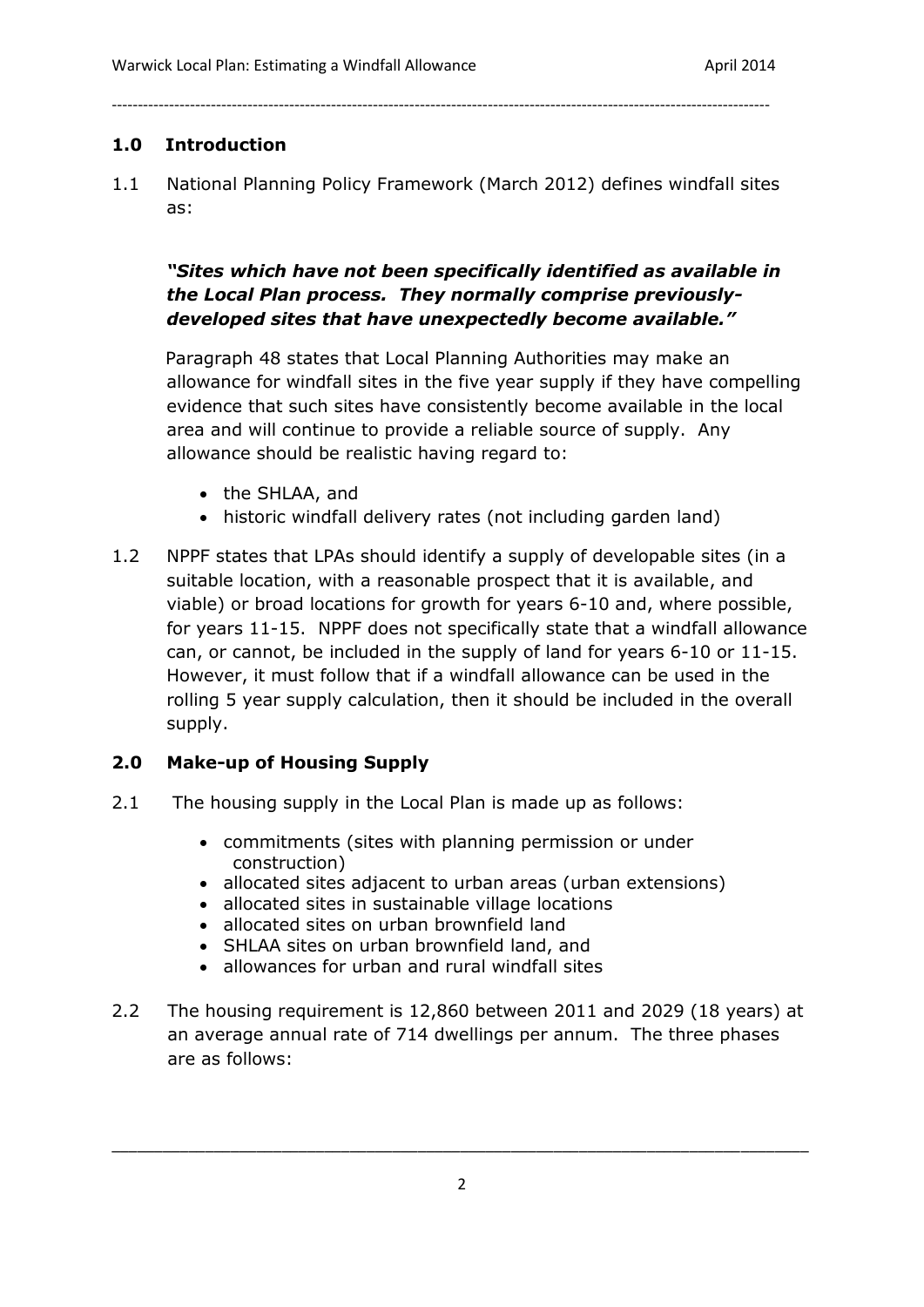| Phase 1 | Up to 2019 |
|---------|------------|
| Phase 2 | 2019-2024  |
| Phase 3 | 2024-2029  |

#### **3.0 Methodology for Calculating the Windfall Allowance**

3.1 In calculating a realistic windfall allowance it is important to:

--------------------------------------------------------------------------------------------------------------------------------------

- Analyse past trends
- Avoid double counting with SHLAA sites
- Allow for changing market conditions
- Allow for changing trends
- Apply a discount for windfall sites coming forward within the plan period but which will be completed beyond the plan period
- 3.2 The methodology is based on the fact that each year new sites obtain planning permission for housing. The methodology examines the nature of the different types of sites which have emerged in the past and then forecasts whether such sites are likely to continue to emerge in the future. In doing so, it examines change of policy at national and local level, including changes to the General Permitted Development Order, as well as the likely availability of sites. However, since completions are a more realistic indication of permissions which are actually implemented, the sites analysis looks at completions rather than permissions. Thus, no discount for unimplemented permissions is required. However, a discount is applied to those sites which come forward towards the end of the plan period but are implemented beyond the plan period.

#### **4.0 Windfall Development in Warwick District**

4.1 Historically, windfall sites have played an important role in the supply of housing in the District. The following chart shows completions, on windfall and allocated sites, between 1996 and 2013.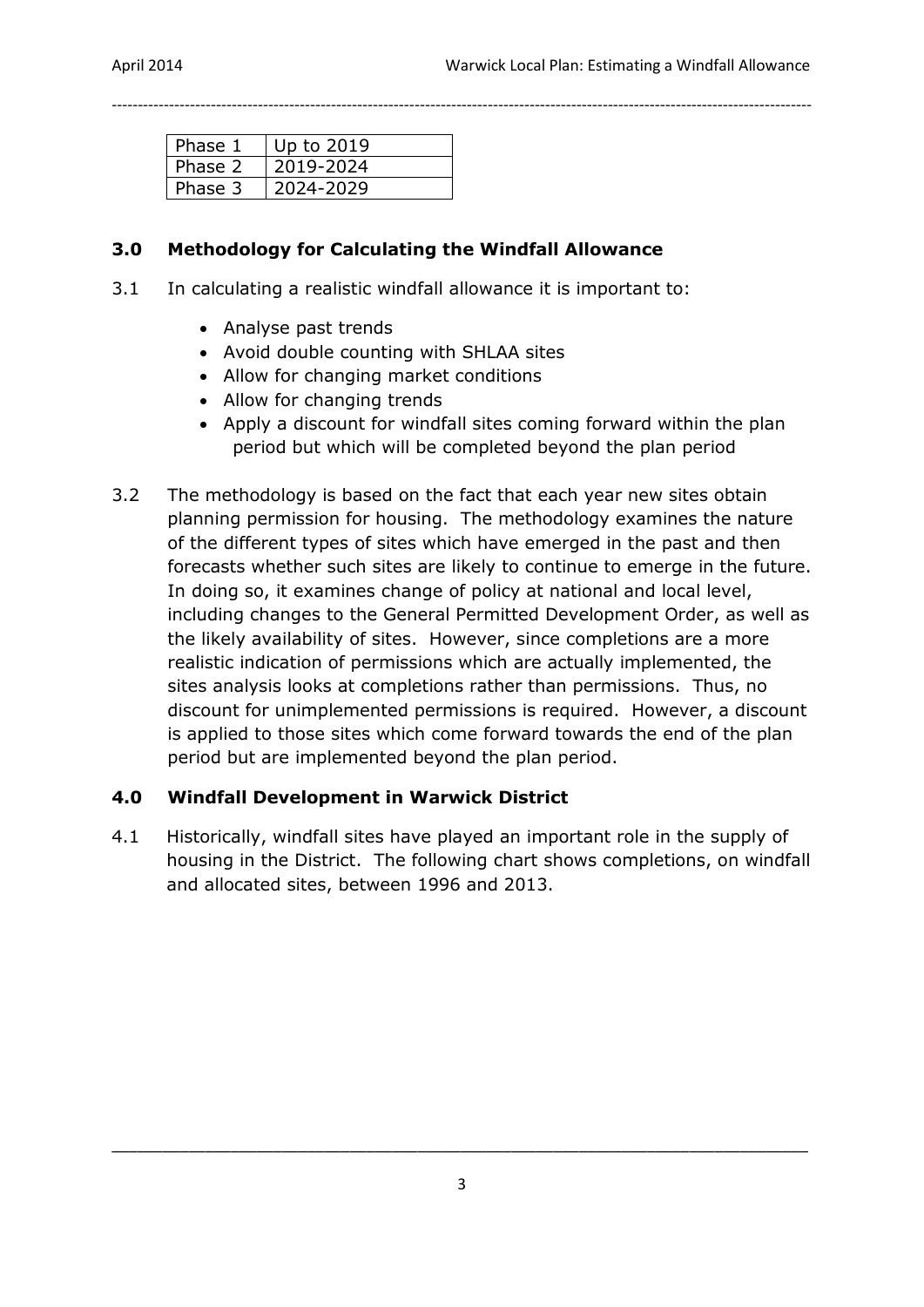

- 4.2 The Table at Appendix 1 (Housing Completions 1996 2013) shows that the average annual number of windfall completions during this period was 340. The period includes two extremes of the housing market – a strong market with rising house prices during the period 1999 –2006 and a weak market with fairly static house prices during the period 2007-2012. During the period 2005 to 2009 the Council implemented a moratorium on new permissions for housing on windfall sites which artificially supressed supply. The purpose of this was to manage housing supply so that it did not significantly exceed the Regional Spatial Strategy's maximum housing requirement. Not to do so would have impacted on the ability of the Local Plan to be in conformity with the Regional Spatial Strategy.
- 4.3 An important feature of windfall development in Warwick District is that the delivery of homes on a previously-developed site usually takes place in a relatively short timescale between the vacancy of the site through to planning permission and development. This is because there is particularly high demand for housing land in the District and developers are quick to take up any opportunities that arise. There is normally a strong market for all types of housing such as flats for young people, (including students from Warwick University) homes for families and specialist housing for older people. The District has a strong private rented sector which adds to the diversity of housing types. Thus, most sites will be capable of playing a role in meeting housing need and demand.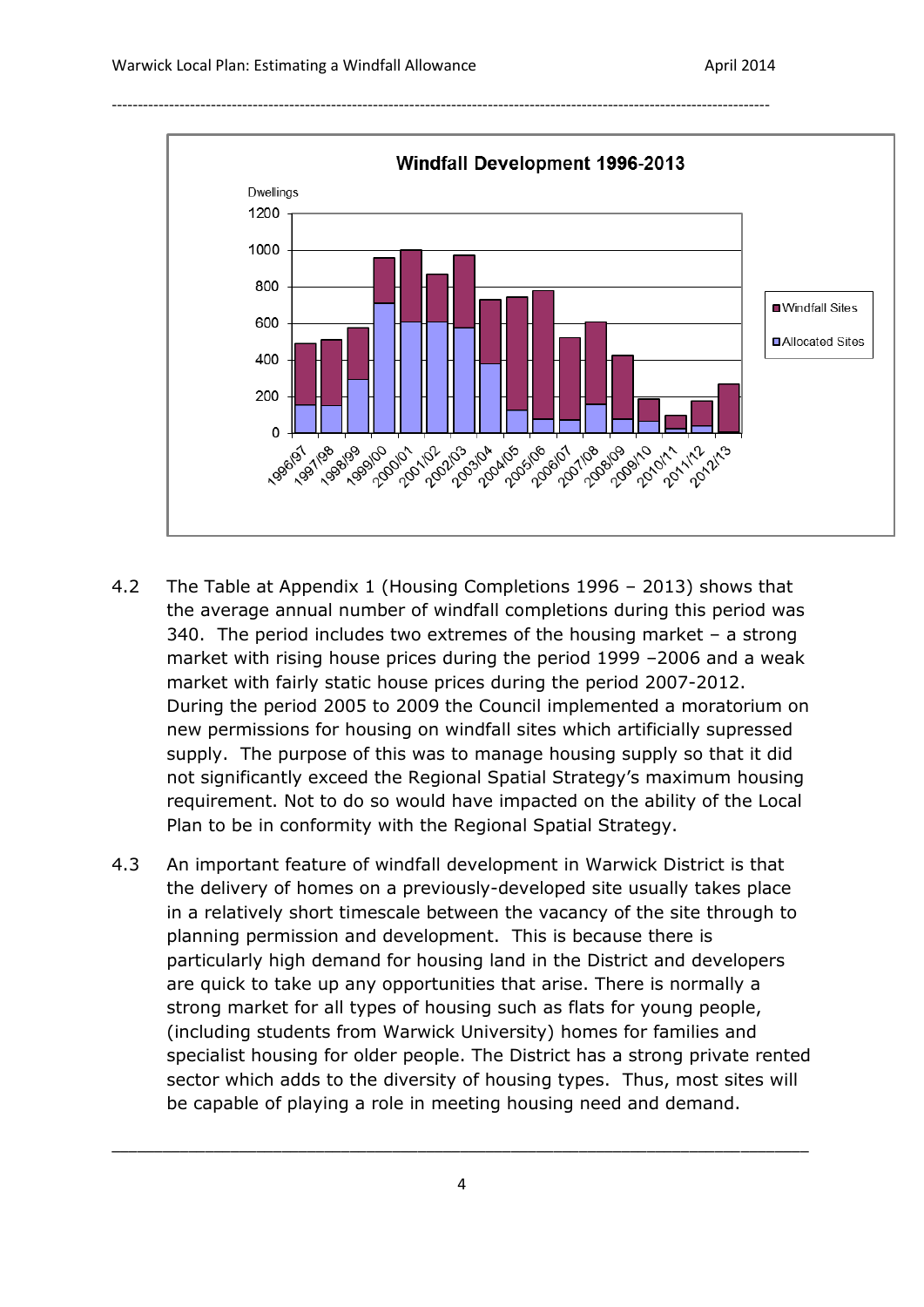4.4 In general, therefore, previously-developed sites which become vacant do not stay vacant for long periods of time and it is difficult, therefore, to identify such sites for housing with any certainty as few vacant brownfield sites exist at any one time. Most will come forward as windfalls as and when they become vacant. The windfall allowance, therefore, is a very important part of the District's housing supply. The impact of underestimating windfalls could lead to:

--------------------------------------------------------------------------------------------------------------------------------------

- much higher levels of housing development than the level for which infrastructure has been properly planned; and
- an adverse impact on the ability of neighbouring local authority areas to deliver housing to meet their needs.
- 4.5 Some examples of the relative speed with which developments come forward include the former Benfords and Pottertons sites in Warwick. Despite large site preparation costs (including a new river bridge in the case of Pottertons), these sites came forward relatively quickly as housing sites.

#### *Analysis of the Different Types of Windfall Sites*

- 4.6 A detailed analysis of the different types of windfall sites is carried out so that trends can be projected forward and double counting, with other categories of sites in the housing supply, can be prevented. In particular, we can ensure that no double counting takes place between SHLAA sites and the windfall allowance. The analysis looks in more detail at the following categories of sites:
	- 1. Rural windfall sites. These are counted separately because the SHLAA only assesses the capacity of urban (or edge of urban) sites. Further, there has been a change in national policy for rural housing development so past trends are unlikely to continue.
	- 2. Conversions and changes of use. This type of development has consistently come forward since 1996. Only a very few such sites appear in the SHLAA.
	- 3. Redevelopment/ new build sites with a capacity of less than 5. The SHLAA does not include sites with a capacity of less than 5 dwellings.
	- 4. Redevelopment/ new build sites with a capacity of 5 or more dwellings. These are included in the SHLAA but it is expected that a further supply will come forward beyond 2018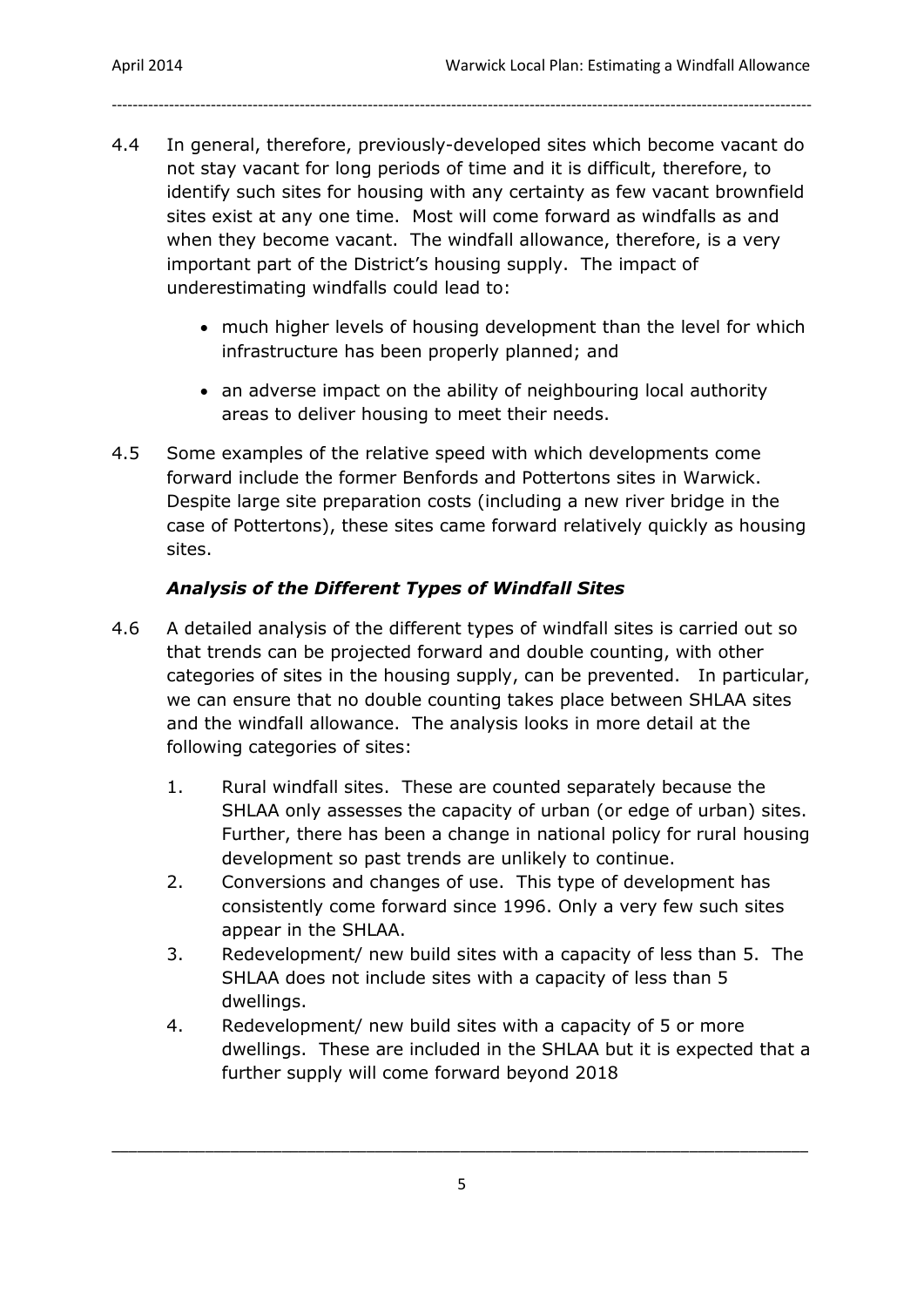4.7 The following Table sets out the historic completions of dwellings by these specific categories of sites:

------------------------------------------------------------------------------------------------------------------------------

| Year           | <b>Rural</b>   | <b>Urban Areas</b>       |                  |                  |  |
|----------------|----------------|--------------------------|------------------|------------------|--|
|                | <b>Areas</b>   | <b>Conversions &amp;</b> | Redevelopment/   | Redevelopment/   |  |
|                |                | <b>Changes of Use</b>    | <b>New Build</b> | <b>New Build</b> |  |
|                |                |                          | (<5 Homes)       | 5+ Homes)        |  |
| 2002/03        | 40             | 52                       | 8                | 100              |  |
| 2003/04        | 34             | 75                       | 11               | 117              |  |
| 2004/05        | 26             | 133                      | 16               | 173              |  |
| 2005/06        | 19             | 104                      | 16               | 131              |  |
| 2006/07        | 19             | 67                       | 19               | 100              |  |
| 2007/08        | 78             | 101                      | 16               | 135              |  |
| 2008/09        | 29             | 29                       | 3                | 53               |  |
| 2009/10        | 10             | 12                       | 8                | 28               |  |
| 2010/11        | 5              | 15                       | 5                | 22               |  |
| 2011/12        | 0              | 57                       | 4                | 34               |  |
| 2012/13        | $\overline{7}$ | 33                       | $\overline{2}$   | 150              |  |
| Total          | 267            | 678                      | 108              | 1043             |  |
| Annual Average | 24             | 62                       | 10               | 95               |  |
| <b>Natas</b>   |                |                          |                  |                  |  |

#### **TABLE 1 PAST TRENDS HOUSING DELIVERY (NET) BY CATEGORIES OF WINDFALL SITES**

**Notes** 

Rural sites exclude King Edward VI hospital site at Hatton and student flats at Warwick University as these are untypical of rural windfall sites in the District. Development on garden land is excluded

- 4.8 The greatest source of housing from windfall sites is from urban redevelopment sites of over 5 dwellings. In the years 2003-2006, a number of large and medium employment sites were vacated and redeveloped for flats. Large redevelopment schemes of existing dwellings were also popular in this period although these are not included here as they involved development on garden land. The Local Plan, which was adopted in September 2007, included policies which resisted the loss of employment land. The impact of this policy and the Housing Moratorium was to reduce the supply of windfall housing up until 2012. However, the year 2013/2014 has seen an increase in the number of redevelopment schemes coming forward as the housing market improves. These schemes include:
	- former school sites
	- other former public sector sites
	- affordable housing schemes on former employment land (an exception to policies protecting employment land)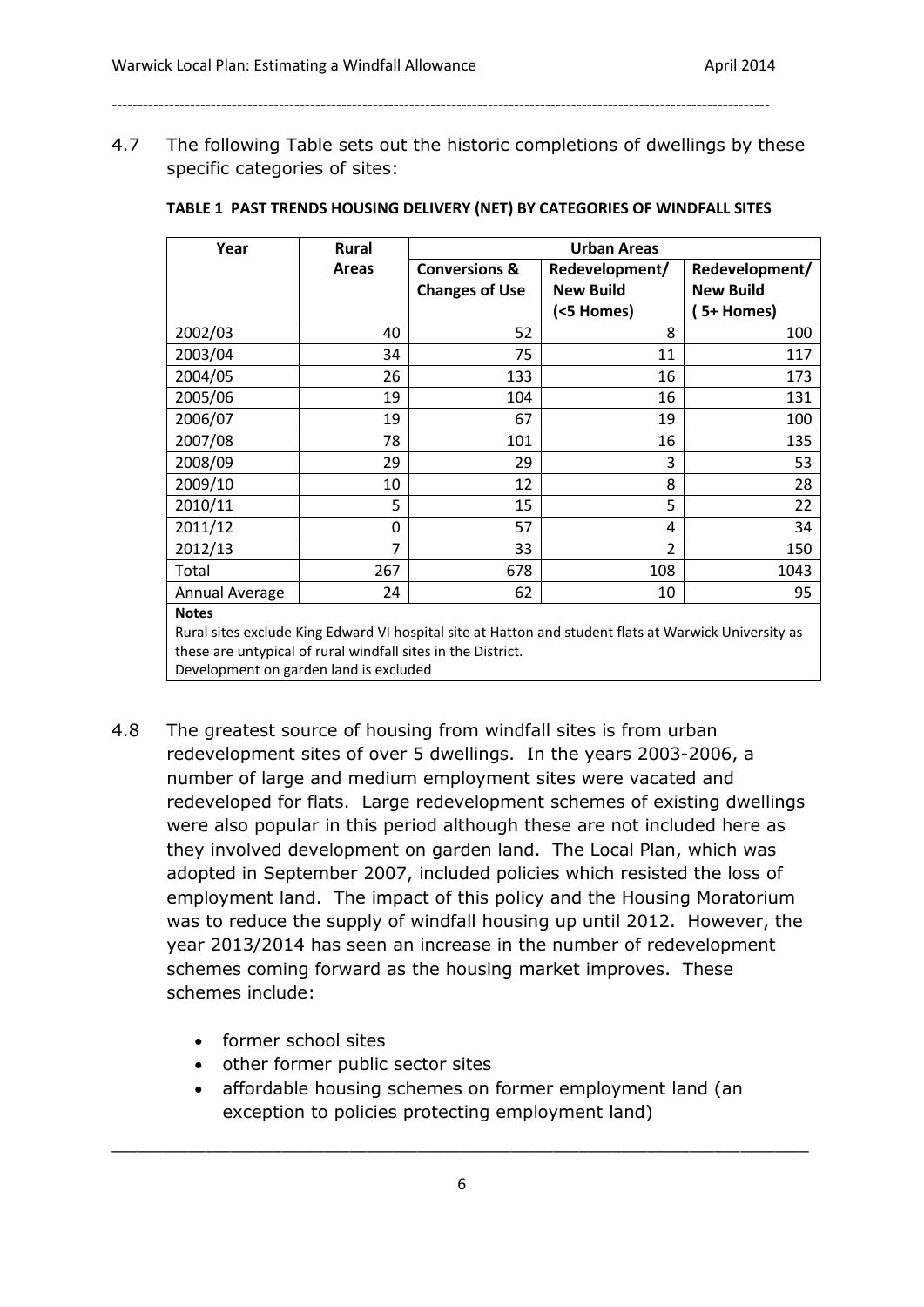- site intensification schemes on brownfield land
- 4.9 Conversions and sub-divisions of existing buildings have, over the years, consistently made an important contribution to the supply of apartments in the District. This supply largely originates from:

--------------------------------------------------------------------------------------------------------------------------------------

- over-the-shop schemes in Warwick, Leamington Spa & Kenilworth town centres, but particularly in Leamington Spa where the Parade consists of imposing Regency and Victorian buildings of up to 4 stories ;
- larger Regency detached, terraced and semi-detached housing, particularly in Leamington Spa in areas around the town centre
- 4.10 In the years from 2006 to 2012, following the moratorium and the downturn in the economy, the densities of windfall development fell as the popularity of flats decreased. The last monitoring year, however, has seen an increase in the number of flats receiving planning permission. These have comprised accommodation for students<sup>1</sup> and for older people, as well as for general housing.
- 4.11 In rural areas, windfall development has been restricted in the past by planning policy. This is partly due to the Green Belt designation in most of the northern part of the District, but also by Structure Plan and Regional Spatial Strategy policy which restricted growth in the rural areas. Regional policy restricted growth to sustainable villages with a reasonable level of services and to the provision of homes to meet local needs only, as evidenced by a needs survey or assessment. Only five villages in the District have a reasonable level of services and so windfall development has, in the past, been particularly constrained and limited to barn conversions, limited infill development in certain villages only, conversions and rural exception sites.

#### **5.0 Adjustments for Changing Market Conditions and Future Trends**

#### *Market Conditions*

1

5.1 The period 2002 to 2013 includes a range of different market conditions from an extremely buoyant market in the period 2002 to 2007, to a

 $^1$  Guidance from DCLG states that "all student accommodation can be included in the assessment of supply in local plans, regardless of whether it is communal or on or off campus". Notes and Definitions for the Housing Flows Reconciliation (HFR) Form. 2012. See also DCLG Definitions of general housing terms. 14 November 2012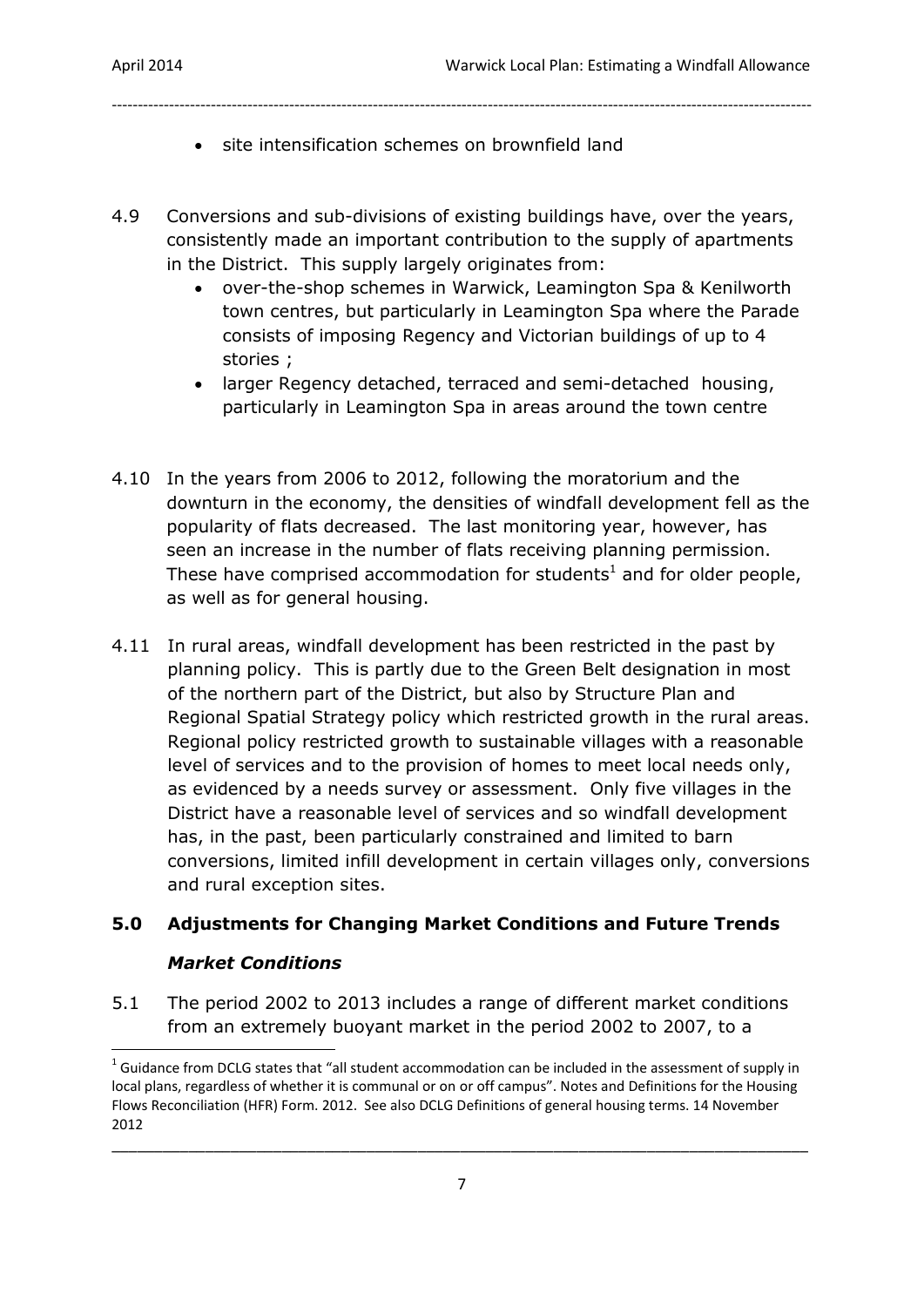downturn between 2007 and 2012. In addition, the Council had a moratorium on new housing permissions between 2005 and 2009. Therefore it is considered that no adjustments are necessary to allow for different market conditions.

------------------------------------------------------------------------------------------------------------------------------

#### *Future Trends*

#### *Rural Areas*

- 5.2 There has been little change in the *nature* of sites coming forward in the rural area over the past 11 years, albeit the numbers of dwellings have reduced since 2008/09. However in future policies for development in villages will be less restrictive, reflecting new advice in the NPPF which allows for:
	- housing which will enhance or maintain the vitality of rural communities
	- the re-use of some disused buildings in the open countryside;
	- market housing as part of rural exception schemes
	- limited infilling or the partial or complete redevelopment of previously-developed sites which would not have a greater impact on the openness of the Green Belt
- 5.3 The Draft Local Plan policies for housing development in rural areas, therefore, reflect general policy in NPPF and are less restrictive towards housing development.
- 5.4 The District contains six villages which have a reasonable level of services (a primary school, shop, community facility, place of worship and a reasonable bus service to the towns). There are also a number of smaller settlements with, say, one or two of the above services. None of the rural settlements are more than ten miles from a town. The adopted Local Plan policy excludes development in the smaller villages and allows development in the larger villages only where it meets a local need and is located on brownfield land. There are, therefore, opportunities for rural housing development to increase to levels above past trends. Small schemes of infill development may be possible in the smaller villages as this could support services in the larger villages. Infill development in the six larger villages will no longer depend upon meeting a local need for market or affordable housing. There will be increased opportunities to convert disused farm buildings in the open countryside and to redevelop, or provide infill development on, previously-developed sites in countryside. The increase in the affordable housing site size threshold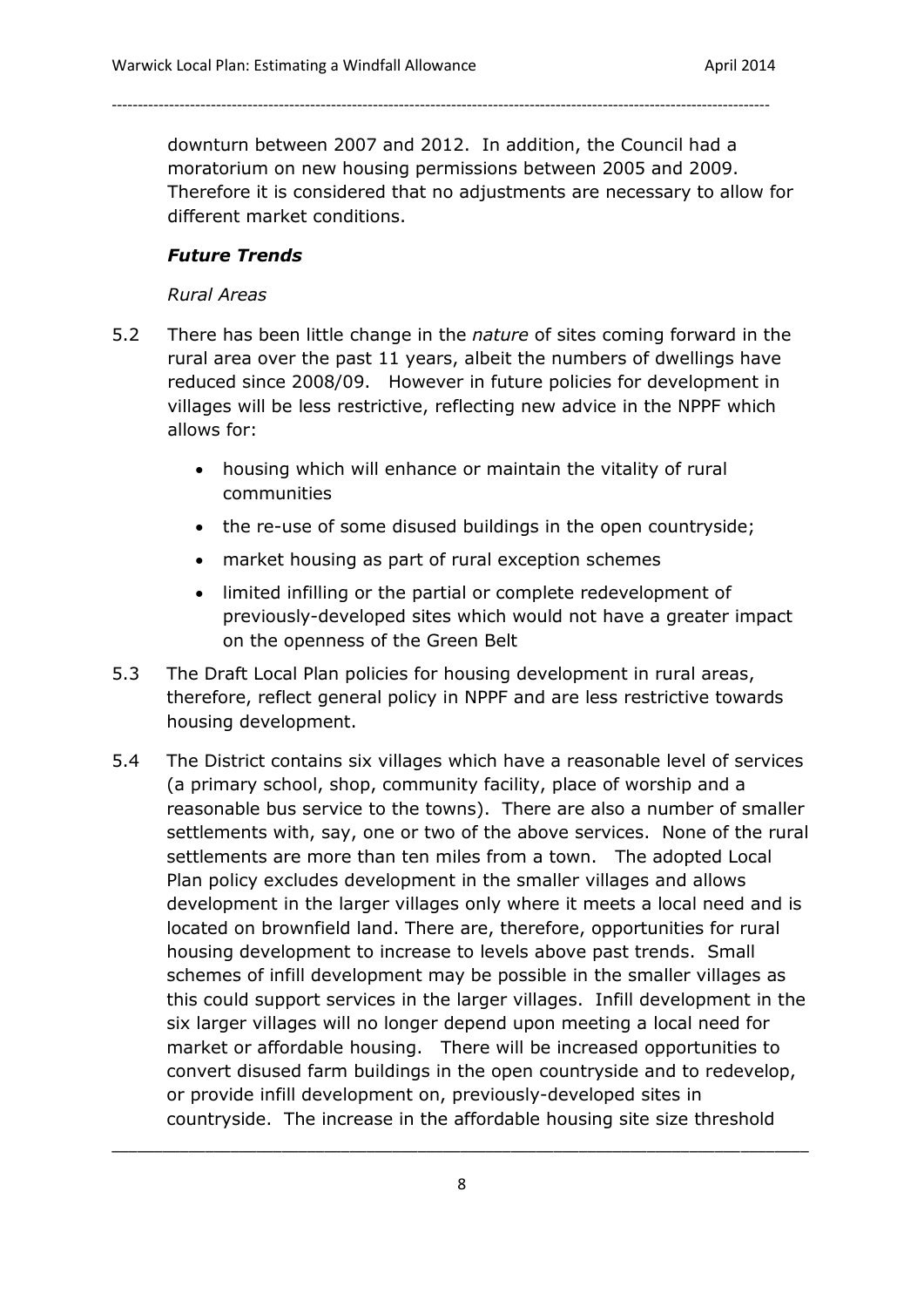from 3 to 5 in the Draft Local Plan will increase the viability of small schemes of less than 5 dwellings.

--------------------------------------------------------------------------------------------------------------------------------------

5.5 In addition, changes to the General Permitted Development Order in 2013 and 2014 allow changes of use in certain circumstances from offices to dwellings and from farm buildings (up to 140square metres) to housing. Between April 2013 and April 2014, 8 dwellings came forward in the rural area by way of a change of use from an office.

#### *Urban Redevelopment Sites*

- 5.6 In terms of large urban redevelopment sites (5 or more dwellings), changing trends can be identified in relation to the *nature* of sites coming forward and the nature of the housing development on those sites. There has been a noticeable absence of new, large (single user) employment sites coming forward in the last 5 years but a recent increase in the emergence of other sites such as:
	- former public sector sites as the public services rationalise their property portfolios;
	- small to medium commercial sites; and
	- former public house sites.
- 5.7 The Council has entered into a 10 year Joint Venture agreement with Waterloo Housing in order to increase the supply of affordable housing. It is expected that this arrangement will lead to significant new development on sites which would not otherwise have come forward for housing development. Sites completed or in the pipeline since 2012 include:

| <b>Site</b>                      | <b>Dwellings</b> |
|----------------------------------|------------------|
| Edinburgh Crescent               |                  |
| <b>Station Approach</b>          | 220              |
| Former Gas Works, Warwick        |                  |
| Former Fire Station, Warwick     |                  |
| <b>Trinity Storage Queensway</b> | 77               |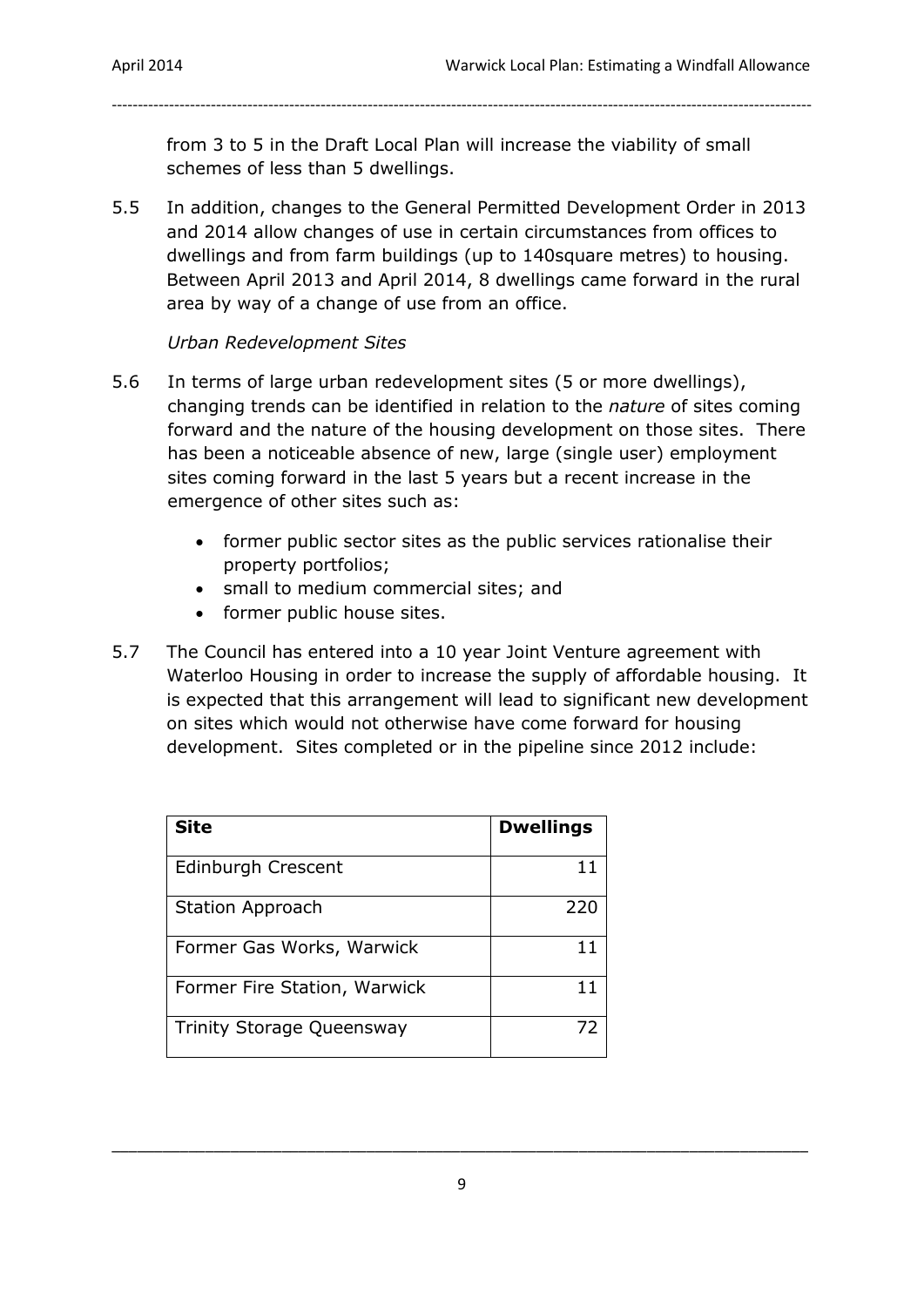5.8 The above Table gives an indication of the effectiveness of the Joint Venture in its ability to quickly bring forward difficult sites. This is possible by making effective use of sites in the ownership of the Council and releasing these using a deferred land payment and the ability to use New Homes Bonus in lieu of grant funding. Waterloo Housing, for its part, is able to bring forward its HCA Funding Programme.

------------------------------------------------------------------------------------------------------------------------------

- 5.9 Looking forward, the Council is now a self-financing housing authority and this will bring new freedoms to engage in building more Council homes. The Council is currently considering its options, but the intention is to deliver a significant quantity of new affordable homes. The revised Housing Revenue Account Business Plan (2012-13) projects that surpluses of some £729m could potentially build approximately 3,800 new homes over a period of 50 years. Some of these will be new homes on allocated sites whilst others will be on small windfall sites which become available.
- 5.10 In summary it is considered that sites of 5+ dwellings will continue to come forward as windfall sites, albeit the nature of the sites will be different from those which have emerged in the past. The sites are likely to include public sector sites which are surplus to requirement, unsuitable commercial and mixed use sites, public houses and Council owned land. The pro-active approaches of the Joint Venture and, moving forward, the District Council will help release sites which might not otherwise come forward.
- 5.11 The trend in relation to small redevelopment sites (<5 dwellings) is relatively constant. Although it is likely to decline in the future as development on garden land is resisted, this will not affect this particular exercise as development on garden land is excluded from consideration.

*Conversions and Changes of Use*

- 5.12 Conversion and change of use schemes continue to come forward at a constant rate. These include sub-divisions of larger Victorian and Regency properties, particularly in Leamington Spa; basement conversions; flats above shops and other changes of use from commercial buildings to residential uses. Converted properties play an important role in the private rented market, which is increasing in Warwick District as well as nationally.
- 5.13 Warwick District traditionally has a buoyant private rented market. In 2011, the proportion of homes which were privately rented was 17.9%, above the regional and national averages of 14% and 16.8% respectively.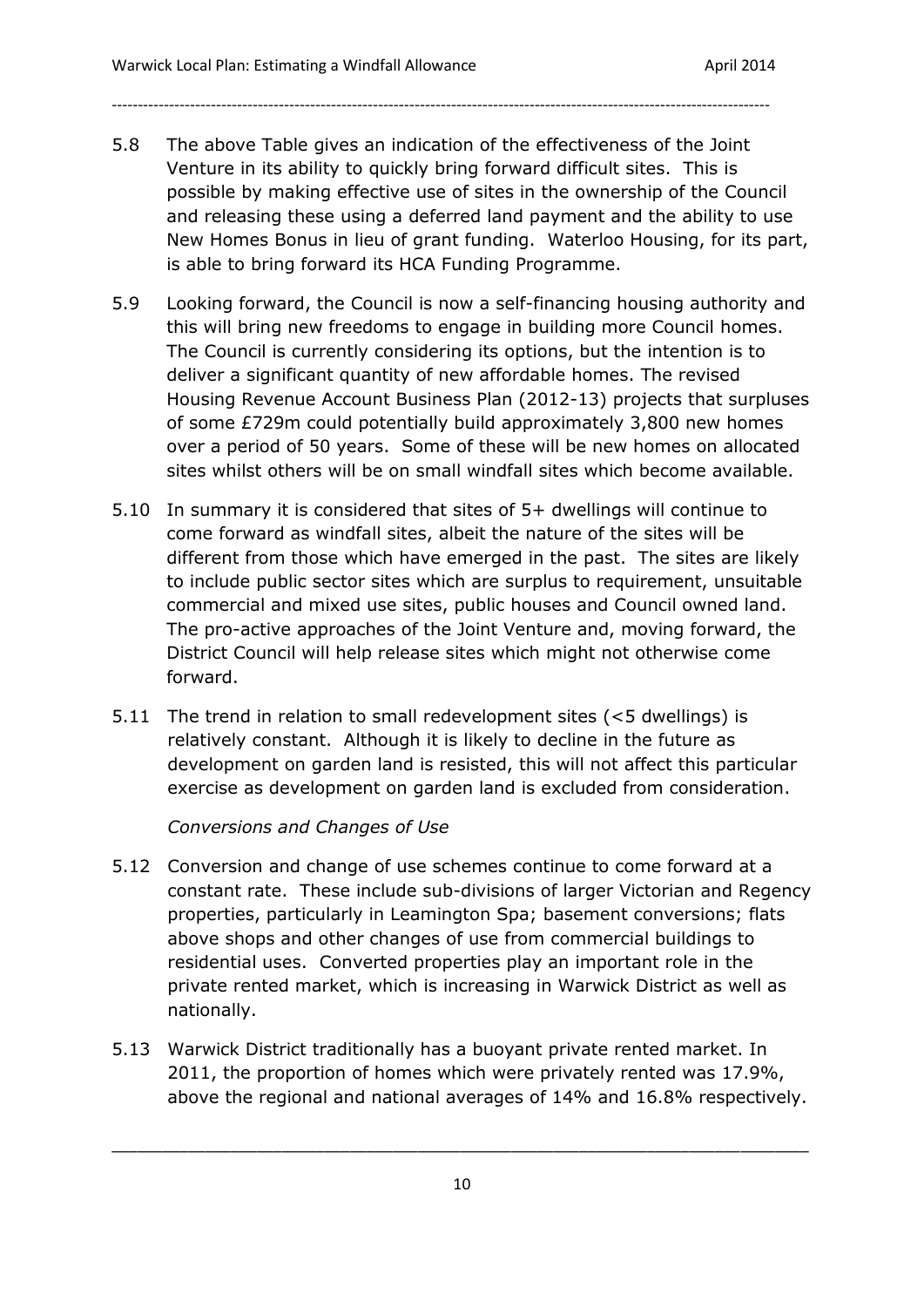Since 2001, there have been an additional 14,000 properties in the private rented sector in the District. This increase is largely driven by:

--------------------------------------------------------------------------------------------------------------------------------------

- a relatively young adult population and the demand from Warwick University students
- the constraints in accessing mortgage funding
- the constraints in public sector funding for affordable housing
- the ability of Leamington Spa's Victorian & Edwardian housing stock and town centre properties to lend themselves to sub-division
- 5.14 Short term changes to the General Permitted Development Order allow the change of use of offices to homes in certain circumstances. A year since its introduction in April 2013, 131 dwellings were granted permission by way of Prior Approval. Of these, 123 were located in the urban areas with the greatest number in Leamington Spa.

#### *Employment Land and Sites*

5.15 At the national policy level, NPPF supports changes of use from employment to residential, where appropriate. Paragraph 51 suggests that local planning authorities should:

*"normally approve planning applications for change to residential use and any associated development from commercial buildings (currently in the B use classes) where there is an identified need for additional housing in that area, provided that there are not strong economic reasons why such development would be inappropriate."*

- 5.16 The Draft Local Plan continues to protect existing, committed and allocated employment land where it plays an important role in meeting the employment needs of the District. Where sites become vacant, there may be circumstances where they can be released for housing such as where the site is no longer suitable or viable for employment uses or where the use has an unacceptable impact upon nearby residential areas. The Employment Land Review has identified some employment areas as experiencing higher than average levels of vacancies and poor quality buildings and these may be suitable for redevelopment for alternative uses. Although some of these areas are accounted for separately in the Draft Local Plan, it is likely that isolated employment uses within residential areas could continue to become available.
- 5.17 Temporary changes to the General Development Order in 2013 allow changes of use from office uses to residential uses without planning permission provided certain criteria are met. In the first 9 months of this change, about 90 new dwelling units have been the subject of a Prior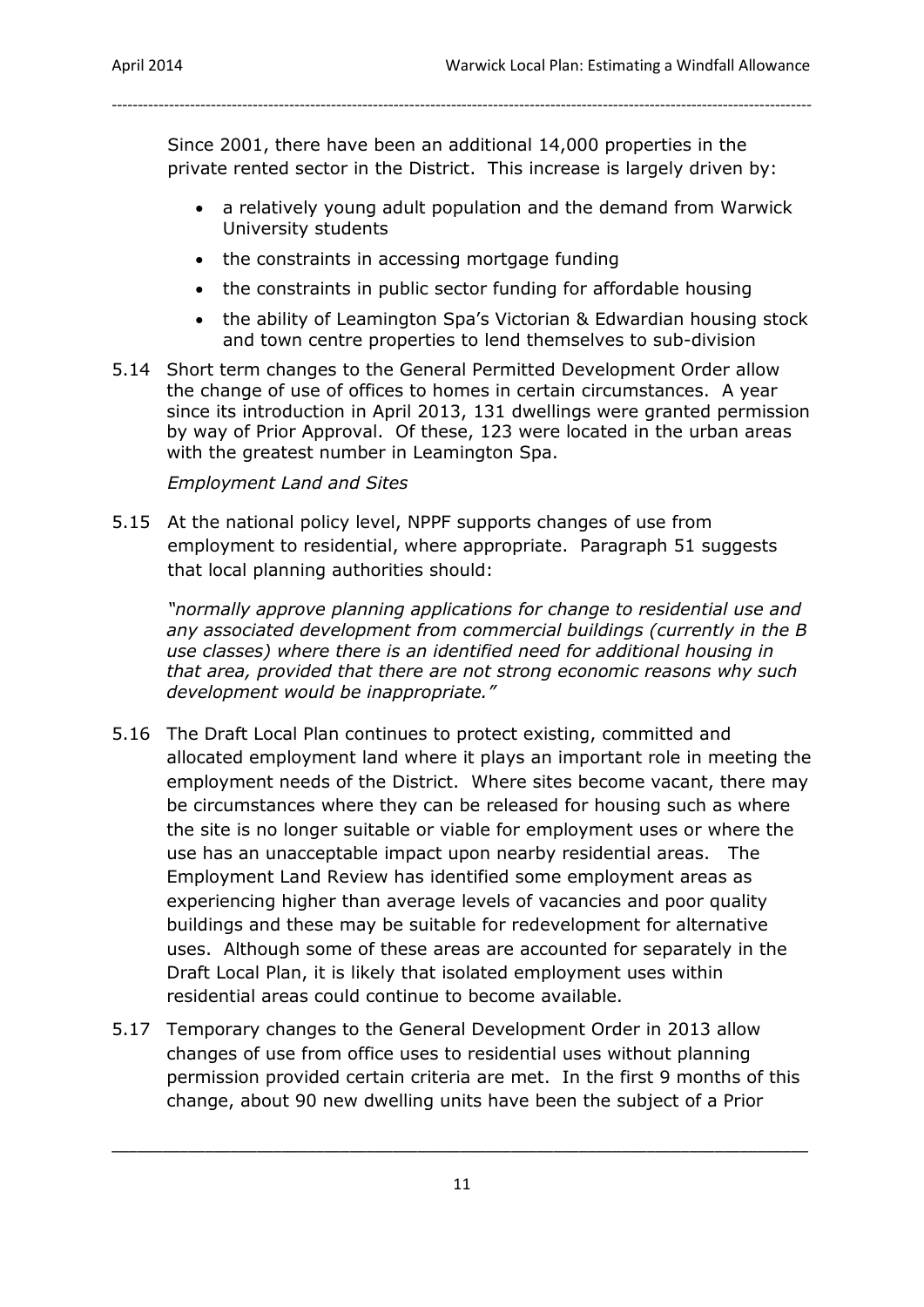Approval application. This relaxation in permitted development rights will be in place until the end of May 2016. If current trends continue, this could lead to 120 new units a year or an additional 290 dwellings between  $1<sup>st</sup>$  January 2014 and 31 $<sup>st</sup>$  May 2016.</sup>

------------------------------------------------------------------------------------------------------------------------------

#### *Densities*

5.18 Redevelopment schemes providing flats contributed to relatively high densities on brownfield land in the first decade of the century. Since the Moratorium and the "credit crunch" of 2007-2012, and the constraints in obtaining mortgages, the numbers of large developments of flats have diminished. However, in the last few years there has been a growing trend for student accommodation in the form of cluster flats and for retirement/ extra care accommodation. These include redevelopment schemes as well as changes of use. The densities of these developments are generally much higher than if the sites were developed for general housing. Both types of development largely take place on previously unidentified, brownfield sites.

#### *Student Accommodation*

- 5.19 South Leamington Spa has traditionally been a popular place of residence for students of the University of Warwick. Although most of the first year students are accommodated on the campus (which is located within both Coventry City and Warwick District) other students generally live off campus in shared houses or purpose built accommodation. About half of these students live in Leamington, primarily in shared houses. In recent years, however, there has been an increased trend for purpose built cluster flats. One large development of 47 flats, and a number of small to medium developments amounting to 21 flats, has been provided in the past five years. These are largely located in areas within and around Leamington town centre, either as part of redevelopment schemes or conversions of existing buildings. In addition, the University has an outline permission for two student accommodation blocks consisting of 226 cluster flats, one of which was completed in 2013.
- 5.20 The University has indicated that it intends to develop more such units in the future within Warwick District. The University has aspirations to grow and to maintain its position as one of the top Universities in the country. This will require the University to be able to attract foreign students and the provision of accommodation on the campus is essential in order to achieve this.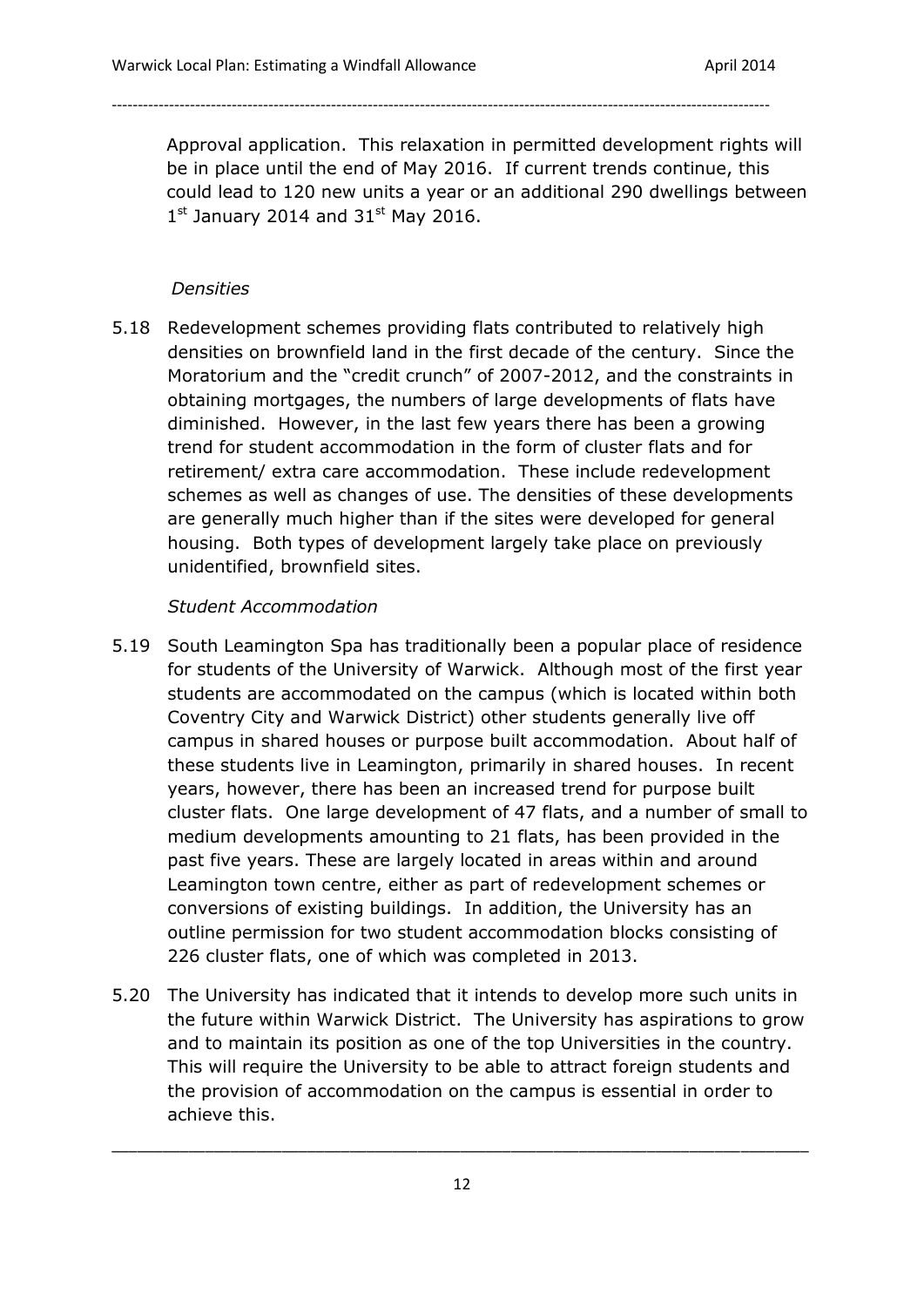5.21 Warwickshire College also attracts a number of foreign students and has recently provided a block of 93 bedrooms on the campus. All these developments - in Leamington Spa, at the University and the College - are provided on windfall sites and Government Practice Guidance states that local planning authorities should count these developments towards the housing requirement, even where they consist of halls of residences on campus (see Appendix 2).

--------------------------------------------------------------------------------------------------------------------------------------

#### *Accommodation for Older People*

5.22 Developments of different types of accommodation for older people are expected to increase as people live longer. The emergence of different models of care, such as Extra Care and Continuing Care, now provide for an alternative to residential homes or living at home with care assistance. A number of different types of schemes have received permission in recent years and this is expected to continue. These include a total of 618 extra care or close care flats and 425 care bedrooms. These development sites largely include conversions of existing buildings or the redevelopment of sites in a variety of uses including employment, community and residential. The locations are largely urban locations in Warwick, Leamington, Whitnash and Kenilworth. These are all located on windfall sites and will count towards the housing requirement (see Appendix 2).

#### *Summary of Likely Future Trends*

- 5.23 In summary, whilst it is likely that the supply of housing from large single industrial users will decrease, along with higher densities for general housing, it is likely that the supply of other sites are likely to continue to grow. These sites include:
	- rural sites including limited, village infill development sites in sustainable villages and feeder smaller villages; conversions of rural buildings; and limited redevelopment of existing rural brownfield sites,
	- surplus public sector land and buildings (including Council-owned land),
	- offices (for changes of use) up until May 2016,
	- small to medium industrial and commercial buildings, and
	- former public houses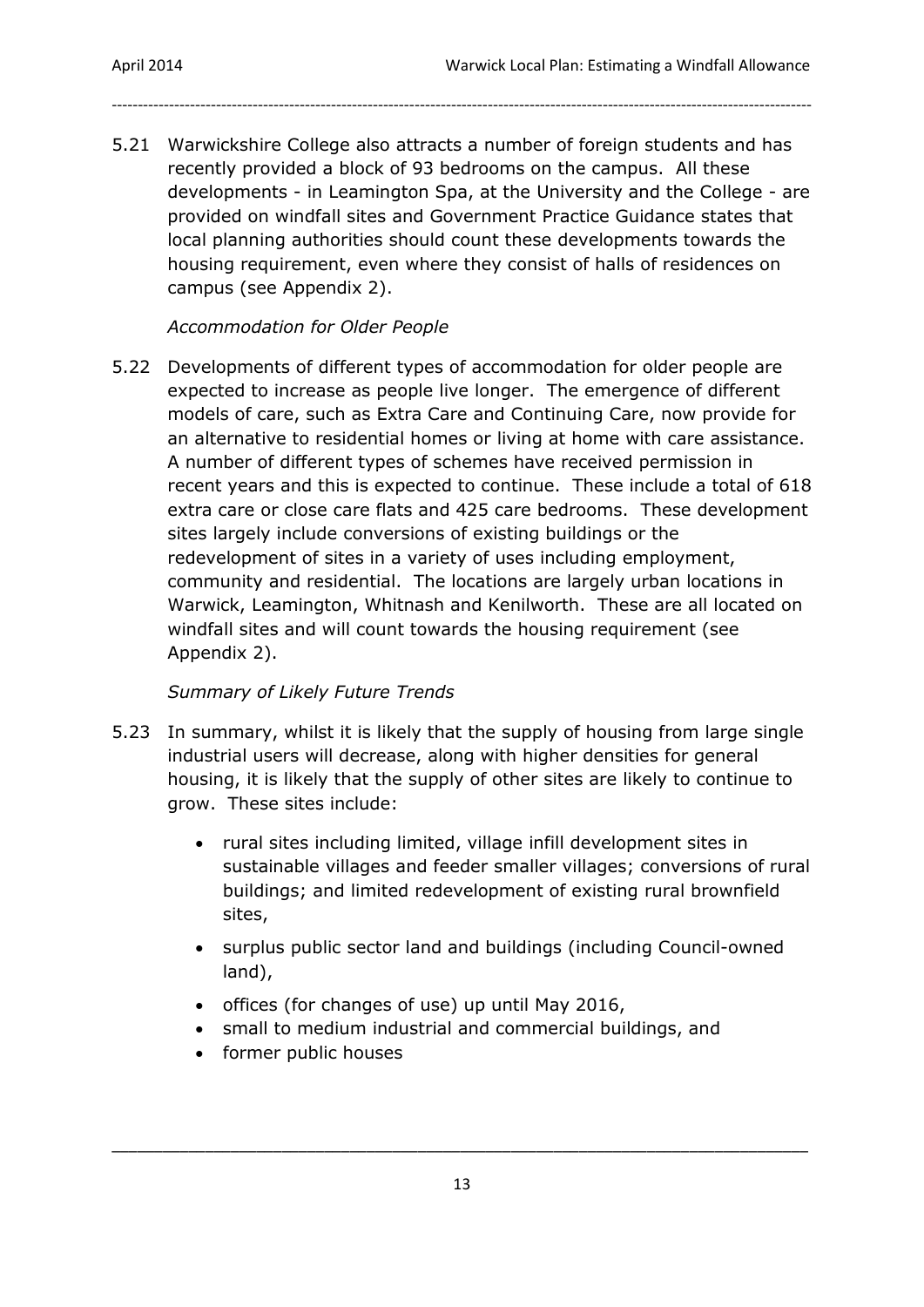Further, it is expected that there will continue to be demand for sites for developments of accommodation for students, both on and off campus, and for a variety of different models of accommodation for older people.

5.24 In order to allow for changes to the character of future windfall sites, it is proposed to:

------------------------------------------------------------------------------------------------------------------------------

- increase by 40% the allowance for rural windfalls, in relation to past trends, to allow for more relaxed planning policy and more settlement boundaries, where infill development can take place, and student accommodation on campus; and
- increase by 20% the allowance for conversions and changes of use to allow for more office conversions up to May 2016 and for increased demand for private rented accommodation, including student accommodation and accommodation for older people

With regard to redevelopments, it is acknowledged that large employment sites are less likely to come forward, however a number of medium sized sites in a variety of uses are likely to continue to come forward. As with conversions, these will also provide for specialist accommodation for older people and, to a lesser extent, students. It is therefore proposed to make no adjustment to redevelopment sites.

| <b>Category of Windfall Site</b>           | Adjustment |
|--------------------------------------------|------------|
| Rural                                      | $+40%$     |
| Conversions & Changes of Use               | $+20%$     |
| Redevelopment/ New Build<br>(<5 Dwellings) | None       |
| Redevelopment/ New Build<br>(5+ Dwellings) | None       |

#### **TABLE 2 ADJUSTMENTS TO TAKE ACCOUNT OF FUTURE TRENDS**

#### **6.0 Application of Windfall Estimates to Phases**

6.1 Estimates of windfall development on rural sites, by way of conversions and changes of use, and on small redevelopment sites (<5 dwellings) will be allowed for in all phases of the plan period. This is because such sites are not accounted for in the SHLAA.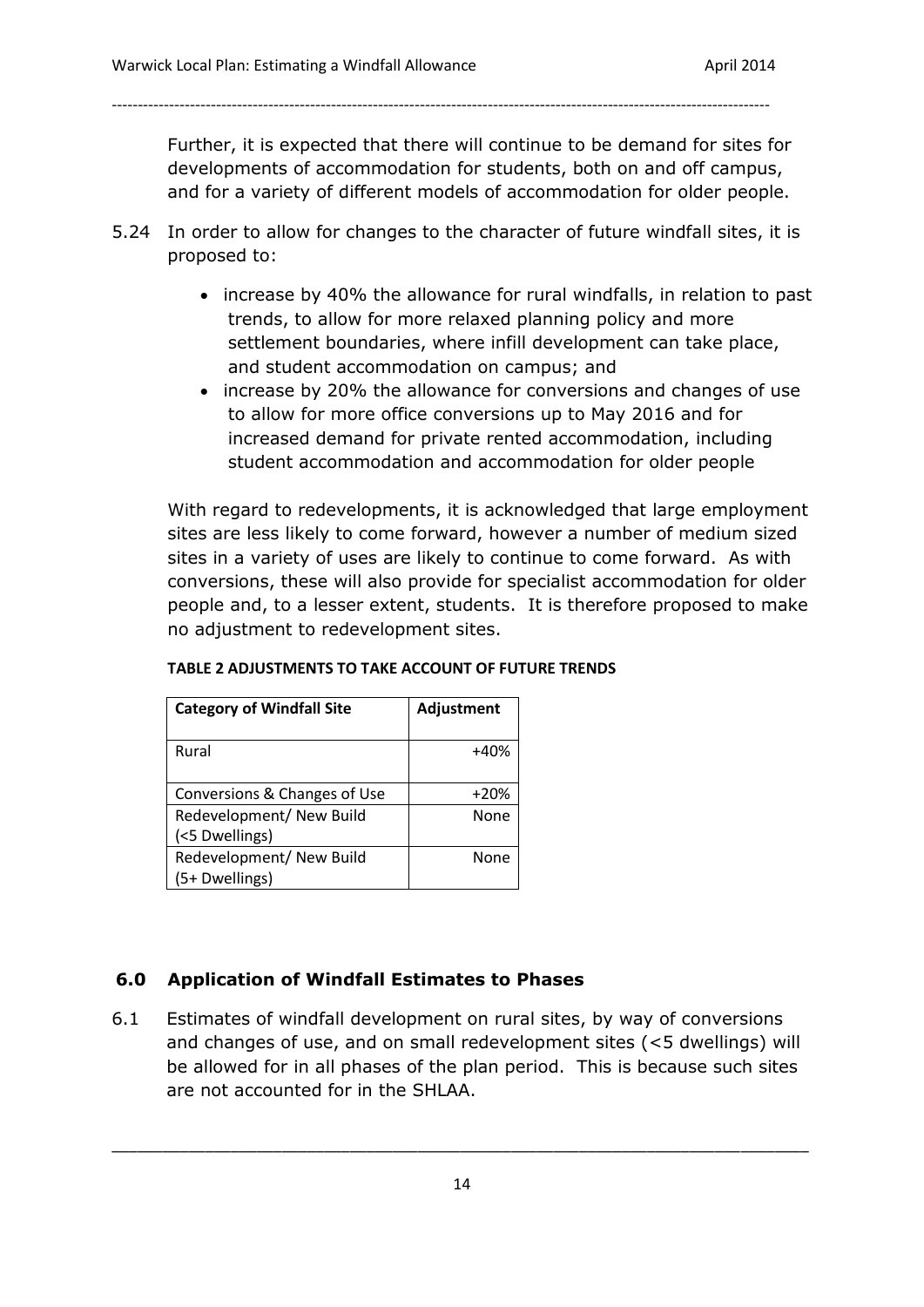6.2 The majority of urban redevelopment sites (5+ dwellings) in the SHLAA are expected to come forward in the period prior to 2019. Few urban SHLAA sites are expected to come forward in the following ten year period (2019-2029). Since sites in the District are recycled relatively quickly (from becoming available to completion) it is likely that in the period to 2029 a number of new redevelopment sites will emerge.

--------------------------------------------------------------------------------------------------------------------------------------

6.3 It is proposed, therefore, not to include a windfall allowance for redevelopment windfall sites (5+ dwellings) in the first phase since many of the sites that come forward are already included in the SHLAA. However in the second and third phases a full allowance will be made for redevelopment sites (5+ dwellings) because it is likely that by then more sites will have emerged, beyond those identified in the current SHLAA.

| <b>Phase</b>      |                    | <b>Category of Windfall Site</b>     |                |                |  |  |
|-------------------|--------------------|--------------------------------------|----------------|----------------|--|--|
|                   | <b>Rural Areas</b> | Urban Areas                          |                |                |  |  |
|                   |                    | Conversions &                        | Redevelopment/ |                |  |  |
|                   |                    | Changes of<br>New Build<br>New Build |                |                |  |  |
|                   |                    | Use                                  | (<5 Dwellings) | (5+ Dwellings) |  |  |
| <b>Up to 2019</b> |                    |                                      |                | x              |  |  |
| 2019-2024         |                    |                                      |                |                |  |  |
| 2024-2029         |                    |                                      |                |                |  |  |

#### **TABLE 3 APPLICATION OF WINDFALL CATEGORIES TO PHASES**

#### **7.0 Apportioning an Adjusted Windfall Allowance to Phases**

7.1 The calculation below gives an allowance for 2,902 new homes gaining permission on windfall sites between 2013 and 2029 (16 years) an annual average of 181 homes. This compares with 2,096 new homes on windfall sites in the 11 years between 2002 and 2013, an annual average of 191 dwellings. This period included 3.5 years of supressed supply during the Housing Moratorium.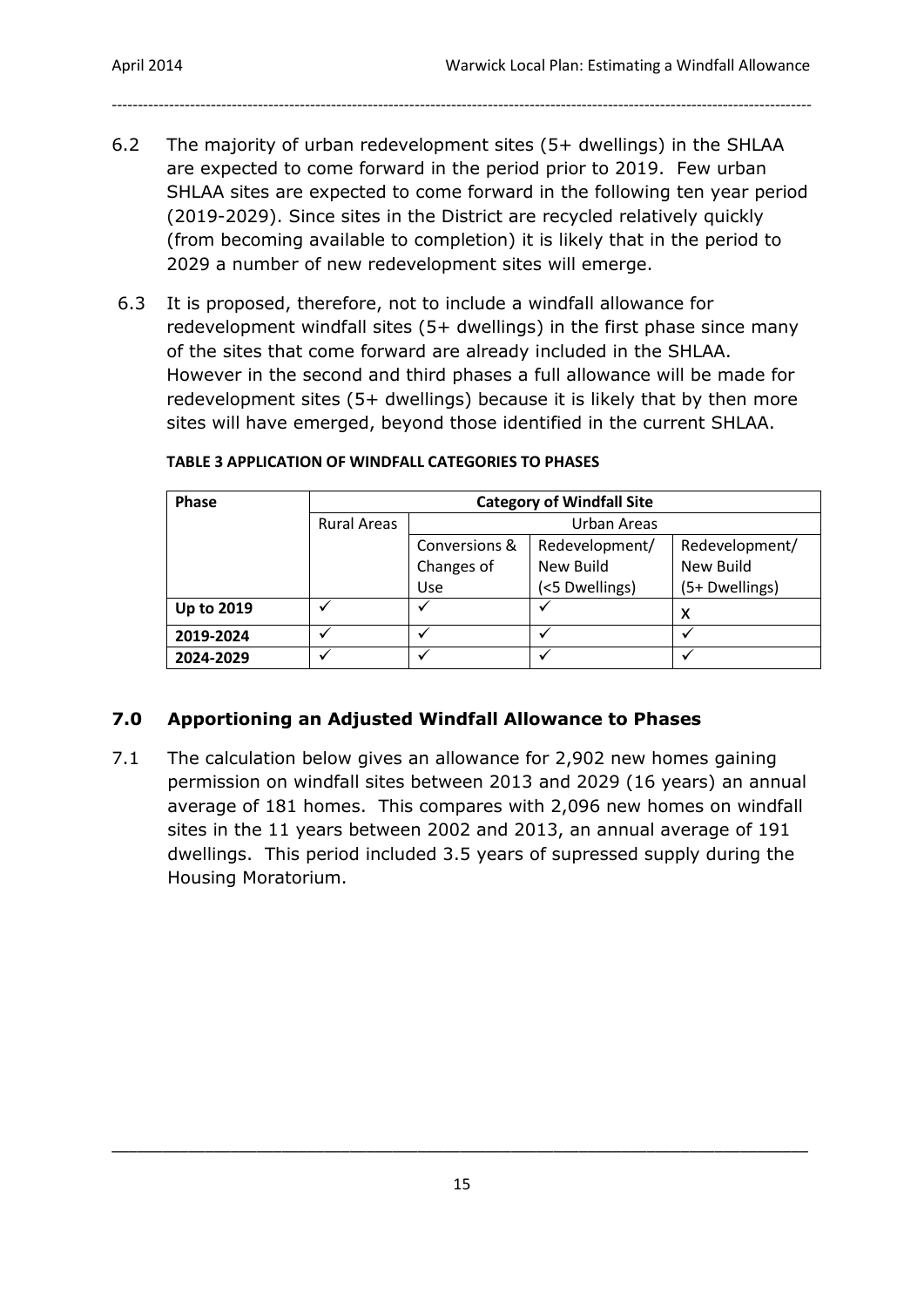|                        | <b>Rural</b> | <b>Urban Sites</b>       |                                |             |       |
|------------------------|--------------|--------------------------|--------------------------------|-------------|-------|
|                        | <b>Sites</b> | <b>Conversions &amp;</b> | Redevelopment<br>Redevelopment |             |       |
|                        |              | <b>Changes of</b>        | & New Build                    | & New Build |       |
|                        |              | <b>Use</b>               | (<5 Homes)                     | (5+ Homes)  |       |
| Annual Average         | 24           | 66                       | 9                              | 95          | 193   |
| (From Table 1)         |              |                          |                                |             |       |
| Adjustment             | $+40%$       | $+20%$                   | None                           | None        |       |
|                        |              |                          |                                |             |       |
| <b>Adjusted Annual</b> | 34           | 79                       | 9                              | 95          | 217   |
| Average                |              |                          |                                |             |       |
|                        |              |                          |                                |             |       |
| Phase 1                | 204          | 474                      | 54                             | 0           | 732   |
| 2013-2019              |              |                          |                                |             |       |
| Phase 2                | 170          | 395                      | 45                             | 475         | 1,085 |
| 2019-2024              |              |                          |                                |             |       |
| Phase 3                | 170          | 395                      | 45                             | 475         | 1,085 |
| 2024-2029              |              |                          |                                |             |       |
| <b>All Phases</b>      | 544          | 1,264                    | 144                            | 950         | 2,902 |

#### **TABLE 4 APPORTIONEMENT OF ADJUSTED WINDFALL ALLOWANCES TO PHASES**

------------------------------------------------------------------------------------------------------------------------------

#### **8.0 Discounting Permissions in Final Phase**

- 8.1 The above allowances for new permissions each year are based on statistics about completions rather than new permissions because these are considered to be a more realistic reflection of the number of homes which will actually be delivered on windfall sites. Each year a certain proportion of permissions expire because they have not been started within the lifetime of the permission (usually 3 years). Thus completions data is a more realistic measure of new permissions likely to be granted and implemented.
- 8.2 New permissions for dwellings on windfall sites come forward each year and these are likely to be built out in the following 4/5 years depending on the start date and the size of the development. Towards the end of the plan period, new sites which come forward as windfall sites will be built outside the plan period. It is necessary, therefore, to discount the windfall allowance in the final phase to take this into account. The following Table illustrates this.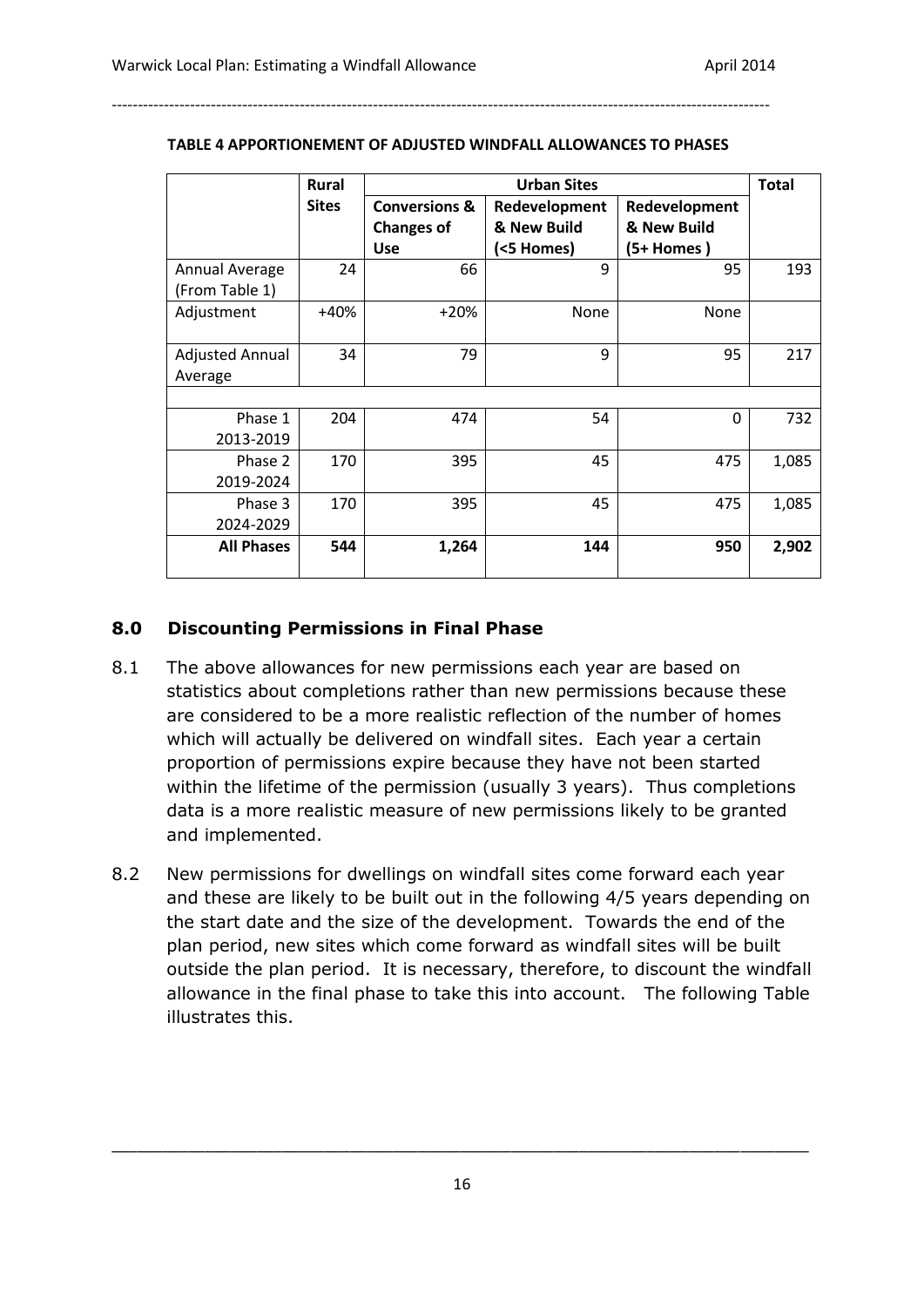| Year of           | <b>Permissions</b> |         | <b>Year Built</b> |         |         |         |           |
|-------------------|--------------------|---------|-------------------|---------|---------|---------|-----------|
| Permission        | (Dwellings)        | 2024/25 | 2025/26           | 2026/27 | 2027/28 | 2028/29 | 2024-2029 |
| 2024/25           | 217                | 36      | 72                | 72      | 37      |         | 217       |
| 2025/26           | 217                | 0       | 36                | 72      | 72      | 37      | 217       |
| 2026/27           | 217                | 0       | 0                 | 36      | 72      | 72      | 180       |
| 2027/28           | 217                | 0       | 0                 | 0       | 36      | 72      | 108       |
| 2028/29           | 217                | 0       | 0                 | 0       | 0       | 36      | 36        |
| <b>Total 2024</b> | 1085               | 38      | 107               | 178     | 214     | 214     | 758 (70%) |
| $-2029$           |                    |         |                   |         |         |         |           |

--------------------------------------------------------------------------------------------------------------------------------------

#### **TABLE 5 DISCOUNTING WINDFALL ALLOWANCE IN FINAL PHASE**

#### **9.0 Conclusion**

9.1 The following Table shows the results of a realistic assessment of the number of windfall sites likely to emerge and be built over the plan period, over and above sites already identified in the SHLAA and not including garden land development. The Table shows that it is estimated that 2,575 new homes could be delivered between 2013 and 2029, an annual average of 161 homes per annum. This compares with an annual average of 191 dwellings between 2002 and 2013 during a period which included 3.5 years of a Housing Moratorium.

| <b>Phase</b>      | Number of | Annual  | <b>Total Windfall</b> |
|-------------------|-----------|---------|-----------------------|
|                   | Years     | Average | <b>Allowance</b>      |
| Phase 1           | 6         | 122     | 732                   |
| 2013-2019         |           |         |                       |
| Phase 2           | 5         | 217     | 1,085                 |
| 2019-2024         |           |         |                       |
| Phase 3           | 5         | 152     | 758                   |
| 2024-2029         |           |         |                       |
| <b>All Phases</b> | 16        | 161     | 2,575                 |
|                   |           |         |                       |

#### **TABLE 6 FINAL ADJUSTED WINDFALL ALLOWANCE**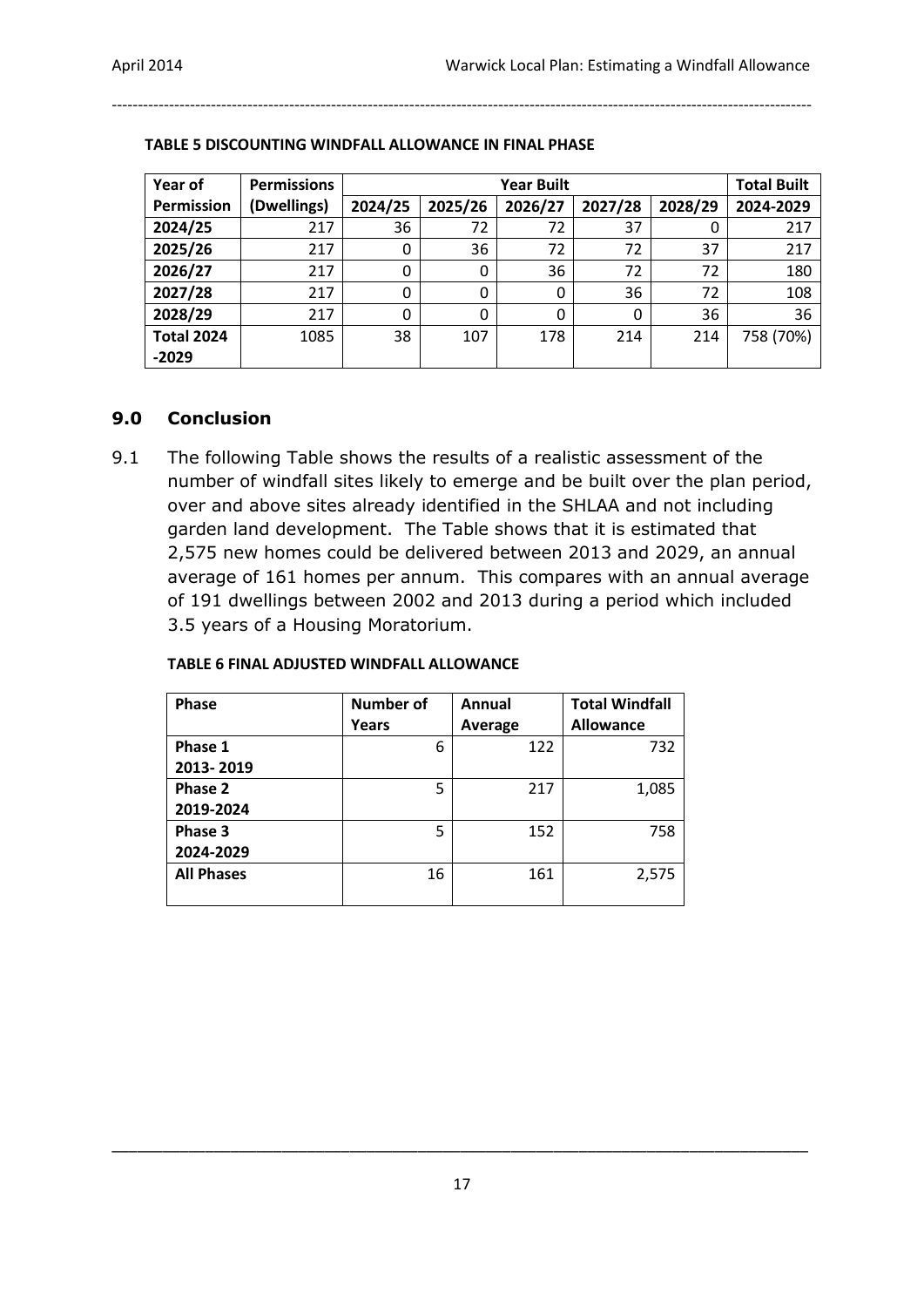## APPENDIX 1

#### Housing Completions on Windfall Sites 1996 – 2013

| Year    | <b>Total</b><br><b>Dwellings</b> | <b>Dwellings on Windfall Sites</b> |      | <b>Dwellings on Allocated Sites</b> |                   |
|---------|----------------------------------|------------------------------------|------|-------------------------------------|-------------------|
|         |                                  | <b>No</b>                          | %    | <b>No</b>                           | $\%$              |
| 1996/97 | 490                              | 332                                | 67.8 | 158                                 | 32.2              |
| 1997/98 | 510                              | 357                                | 70.0 | 153                                 | 30.0              |
| 1998/99 | 575                              | 279                                | 48.5 | 296                                 | 51.5              |
| 1999/00 | 962                              | 250                                | 26.0 | 712                                 | 74.0              |
| 2000/01 | 1000                             | 389                                | 38.9 | 611                                 | 61.1              |
| 2001/02 | 872                              | 262                                | 30.0 | 610                                 | 70.0              |
| 2002/03 | 973                              | 395                                | 40.6 | 578                                 | 59.4              |
| 2003/04 | 733                              | 354                                | 48.3 | 379                                 | $\overline{51.7}$ |
| 2004/05 | 746                              | 620                                | 83.1 | 126                                 | 16.9              |
| 2005/06 | 782                              | 704                                | 90.0 | 78                                  | 10.0              |
| 2006/07 | 523                              | 450                                | 86.0 | 73                                  | 14.0              |
| 2007/08 | 608                              | 448                                | 73.7 | 160                                 | 26.3              |
| 2008/09 | 427                              | 349                                | 81.7 | 78                                  | 18.3              |
| 2009/10 | 188                              | 120                                | 63.8 | 68                                  | 36.2              |
| 2010/11 | 97                               | 70                                 | 72.2 | 27                                  | 27.8              |
| 2011/12 | 176                              | 135                                | 76.7 | 41                                  | 23.3              |
| 2012/13 | 271                              | 261                                | 96.3 | 10                                  | 3.7               |
|         | 9933                             | 5775                               | 58.1 | 4158                                | 41.9              |

This table includes all windfall sites (including garden land).

Only self-contained student accommodation and specialist housing for older people is included.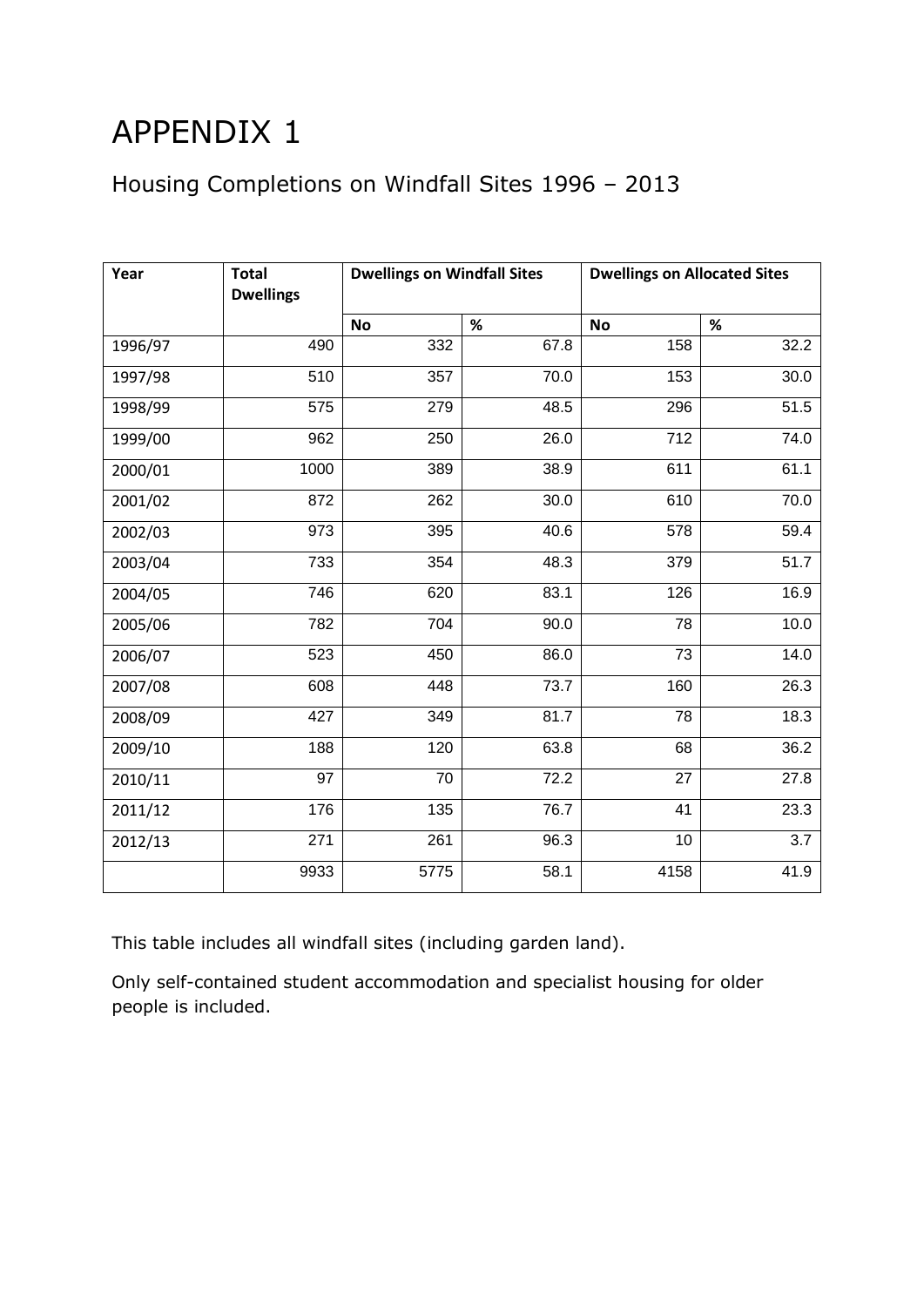## APPENDIX 2

#### Counting Accommodation for Students and Older People

National Planning Practice Guidance sets out how local planning authorities should deal with housing for older people and student housing:

Paragraph: 037Reference ID: 3-037-20140306

#### **How should local planning authorities deal with housing for older people?**

Older people have a wide range of different housing needs, ranging from suitable and appropriately located market housing through to residential institutions (Use Class C2). Local planning authorities should count housing provided for older people, including residential institutions in Use Class C2, against their housing requirement. The approach taken, which may include site allocations, should be clearly set out in the Local Plan.

Revision date: 06 03 2014

Paragraph: 038Reference ID: 3-038-20140306

#### **How should local planning authorities deal with student housing?**

All student accommodation, whether it consists of communal halls of residence or selfcontained dwellings, and whether or not it is on campus, can be included towards the housing requirement, based on the amount of accommodation it releases in the housing market. Notwithstanding, local authorities should take steps to avoid double-counting.

Revision date: 06 03 2014

In dealing with these matters, the Council supports a common approach with other authorities in the Housing Market Area, the sub-region and, if possible, the region. However at the time of publication of this document, no such common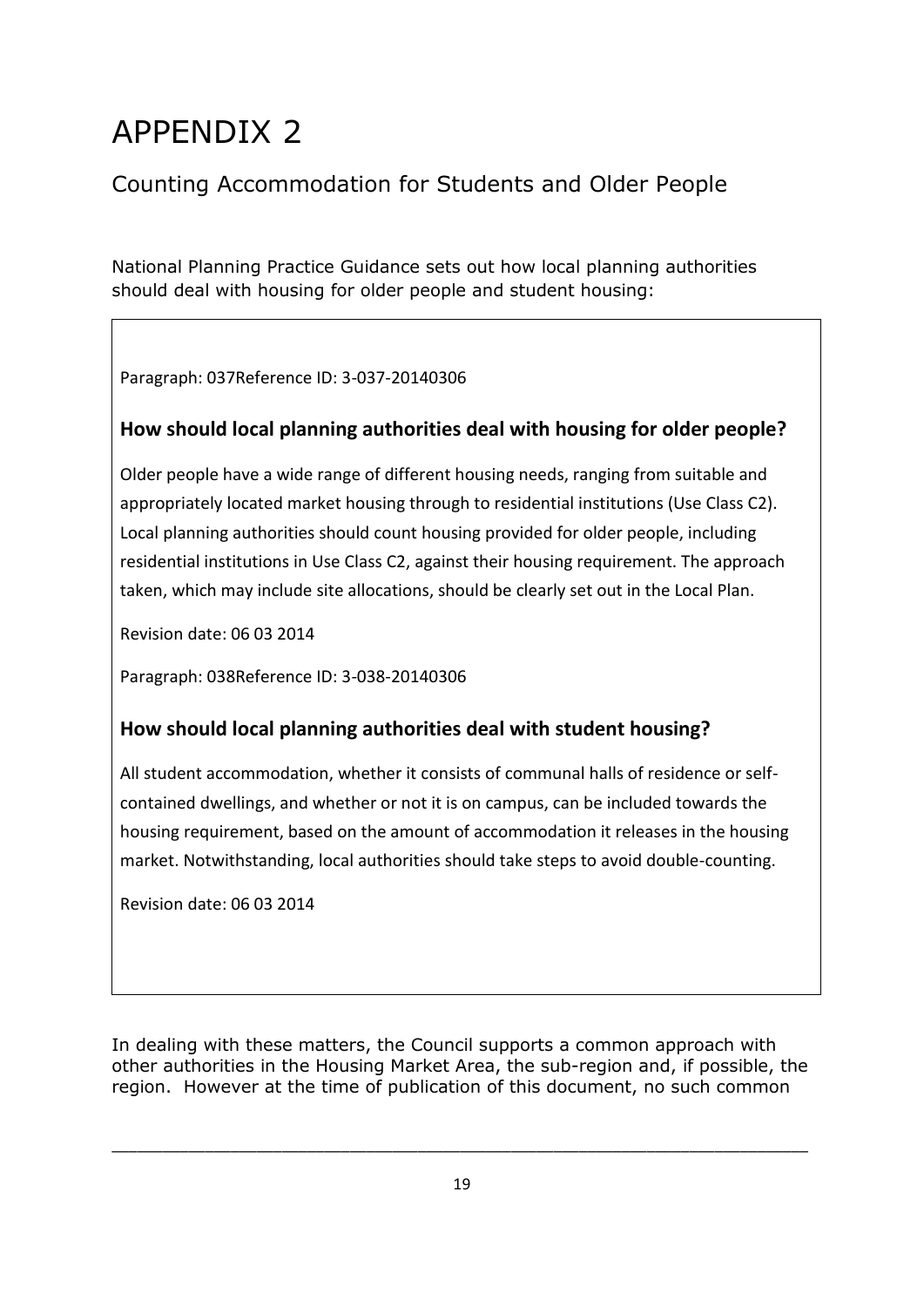approach had been established, so the Council used a methodology which it considers is robust and realistic.

------------------------------------------------------------------------------------------------------------------------------

#### **Students**

In Warwick District there is a range of student accommodation. New accommodation for students generally takes the form of either:

- shared houses or flats in converted premises;
- cluster flats in purpose-built accommodation, on and off campus; or
- student bedrooms with shared facilities (akin to student halls of residences)

Traditionally the Council has applied the "self-containment" test in deciding whether or not to count accommodation. Thus, cluster flats and shared houses were counted as 1 unit (as they can be considered as self-contained units) but accommodation which is arranged more like a traditional halls of residence with a number of student bedrooms and shared catering facilities and lounges were not counted.

Since the publication of the new NPPG, the Council has adopted a slightly different approach. Self-contained units are still counted as 1 unit. However, traditional halls of residences are counted according to "the amount of accommodation it releases in the housing market". Based on the premise that most student accommodation in the District consists of shared houses in small Victorian terraced housing of between 3-5 students, the Council now assumes that one unit of accommodation is released for every 4 student bedrooms. Thus a halls of residence of 28 bedrooms would be counted as 7 units of accommodation.

#### **Older People**

New accommodation for older people in Warwick District generally takes the form of either:

- self-contained extra care accommodation;
- self-contained accommodation with varying levels of care or assistance;
- retirement "villages" with a range of accommodation with care including care bedrooms and self-contained accommodation; and
- care homes

Again, traditionally the Council has used the "self-containment test" in determining whether to count accommodation for older people. Thus, only those units which were fully self- contained were counted as a unit of accommodation. Where a unit only included very limited kitchen facilities (usually a hob and microwave but no oven or grill, because main meals would be taken in a central dining room), then these units were not counted.